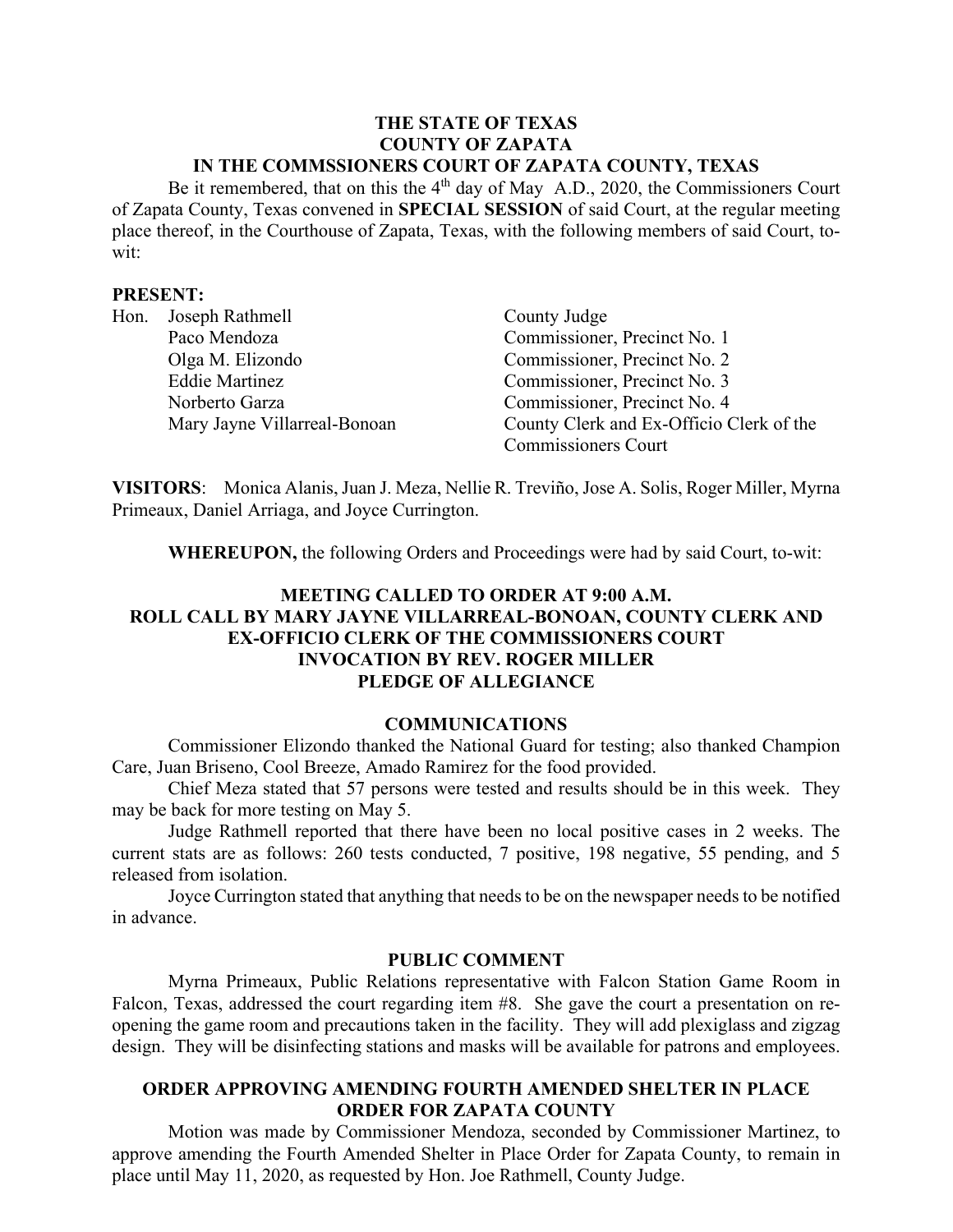The above motion, being put to a vote, was approved by the affirmative vote of all members of the Court.

## **ORDER APPROVING AMENDING THE FOURTH AMENDED ORDER REGARDING PUBLIC AND PRIVATE GATHERINGS IN ZAPATA COUNTY**

Motion was made by Commissioner Mendoza, seconded by Commissioner Martinez, to approve amending the Fourth Amended Order regarding public and private gathering in Zapata County, to remain in place, as requested by Hon. Joe Rathmell, County Judge.

The above motion, being put to a vote, was approved by the affirmative vote of all members of the Court.

# **ORDER APPROVING AMENDMENT TO THE AMUSEMENT REDEMPTION ORDINANCE TO REFLECT AN EXTENSION TO ORDINANCE SIGN UP PERIOD**

Motion was made by Commissioner Garza, seconded by Commissioner Mendoza, to approve the amendment of the Amusement Redemption Ordinance to reflect an extension to the ordinance signup period to July 1, as requested by Hon. Joe Rathmell, County Judge.

The above motion, being put to a vote, was approved by the affirmative vote of all members of the Court.

# **MOTION WAS MADE BY COMMISSIONER GARZA, SECONDED BY COMMISSIONER MENDOZA, TO ENTER INTO EXECUTIVE SESSION**

# **MOTION WAS MADE BY COMMISSIONER GARZA, SECONDED BY COMMISSIONER MENDOZA, TO RETURN TO REGULAR SESSION**

### **ORDER AUTHORIZING HUMAN RESOURCES DEPARTMENT AND COUNTY TREASURER TO ENFORCE HOURLY WAGE SCHEDULE AND EVERY EMPLOYEE MUST TAKE LUNCH HOUR**

Motion was made by Commissioner Mendoza, seconded by Commissioner Garza, to authorize human resources department and County Treasurer to enforce hourly wage schedule and every employee is to take lunch hour as requested by Hon. Joe Rathmell County Judge. *Closed Session/Executive Session is requested pursuant to Texas Government Code Title 5, Subchapter D, Section 551.074 (B) Personnel Matters.*

The above motion, being put to a vote, was approved by the affirmative vote of all members of the Court.

## **ADJOURN**

Motion to adjourn was made by Commissioner Garza, seconded by Commissioner Martinez, and being put to a vote, was approved by the affirmative vote of all members of the Court.